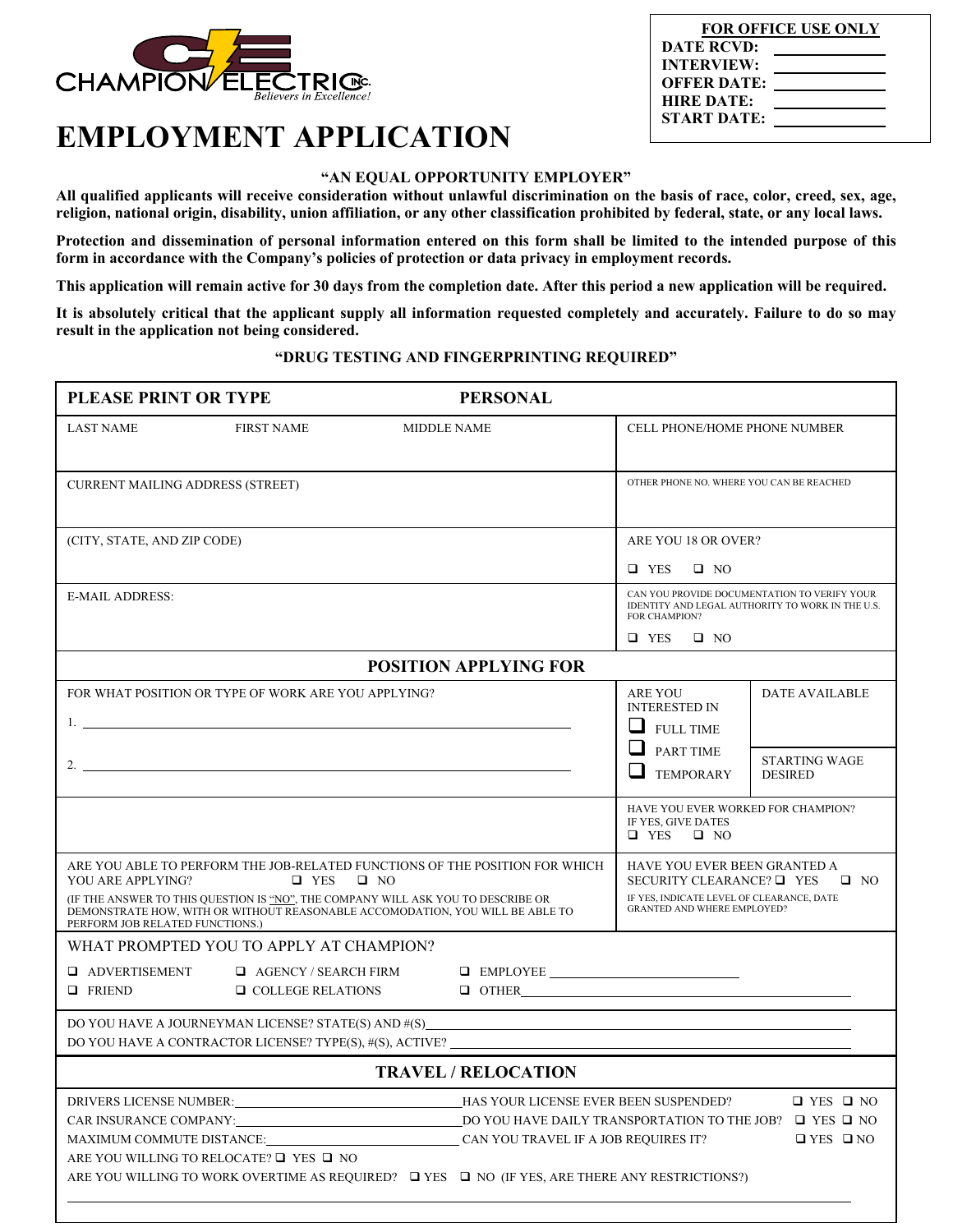**WORK HISTORY:** PLEASE INDICATE YOUR LAST TEN YEARS OF EMPLOYMENT. DO NOT OMIT ANY EMPLOYERS. USE ADDITIONAL PAPER IF NECESSARY. (INCLUDE VOLUNTEER AND MILITARY EXPERIENCE) THIS SECTION MUST BE COMPLETED BY THE APPLICANT)

| <b>PRESENT EMPLOYER</b>                                                                                                                        | <b>TYPE OF BUSINESS</b> | PHONE NO. | <b>SUPERVISOR'S NAME</b>     |
|------------------------------------------------------------------------------------------------------------------------------------------------|-------------------------|-----------|------------------------------|
|                                                                                                                                                |                         |           |                              |
| ADDRESS (STREET, CITY, STATE, ZIP CODE)                                                                                                        | <b>DATES EMPLOYED</b>   |           |                              |
|                                                                                                                                                |                         |           | FROM:                        |
| <b>NATURE OF DUTIES</b>                                                                                                                        |                         |           | TO:<br>HRS PER WEEK:         |
|                                                                                                                                                |                         |           |                              |
| REASON FOR LEAVING OR SEEKING A CHANGE OF POSITION                                                                                             |                         |           |                              |
| 1 <sup>ST</sup> PREVIOUS EMPLOYER                                                                                                              | <b>TYPE OF BUSINESS</b> | PHONE NO. | <b>SUPERVISOR'S NAME</b>     |
| ADDRESS (STREET, CITY, STATE, ZIP CODE)                                                                                                        |                         |           | DATES EMPLOYED               |
|                                                                                                                                                |                         |           | FROM:                        |
| <b>NATURE OF DUTIES</b>                                                                                                                        |                         |           | TO:<br>HRS PER WEEK:________ |
|                                                                                                                                                |                         |           |                              |
| REASON FOR LEAVING OR SEEKING A CHANGE OF POSITION                                                                                             |                         |           |                              |
| 2 <sup>ND</sup> PREVIOUS EMPLOYER                                                                                                              | TYPE OF BUSINESS        | PHONE NO. | <b>SUPERVISOR'S NAME</b>     |
| ADDRESS (STREET, CITY, STATE, ZIP CODE)                                                                                                        |                         |           | DATES EMPLOYED               |
|                                                                                                                                                |                         |           | FROM:                        |
| <b>NATURE OF DUTIES</b>                                                                                                                        | TO:<br>HRS PER WEEK:    |           |                              |
|                                                                                                                                                |                         |           |                              |
| REASON FOR LEAVING OR SEEKING A CHANGE OF POSITION                                                                                             |                         |           |                              |
| 3RD PREVIOUS EMPLOYER                                                                                                                          | TYPE OF BUSINESS        | PHONE NO. | SUPERVISOR'S NAME            |
| ADDRESS (STREET, CITY, STATE, ZIP CODE)                                                                                                        | DATES EMPLOYED          |           |                              |
|                                                                                                                                                | $FROM:$                 |           |                              |
| <b>NATURE OF DUTIES</b>                                                                                                                        | TO:<br>HRS PER WEEK:    |           |                              |
|                                                                                                                                                |                         |           |                              |
| REASON FOR LEAVING OR SEEKING A CHANGE OF POSITION                                                                                             |                         |           |                              |
| If you have been unemployed for a period of two consecutive months or more, please provide the dates of unemployment and an explanation below: |                         |           |                              |
|                                                                                                                                                |                         |           |                              |
|                                                                                                                                                |                         |           |                              |
|                                                                                                                                                |                         |           |                              |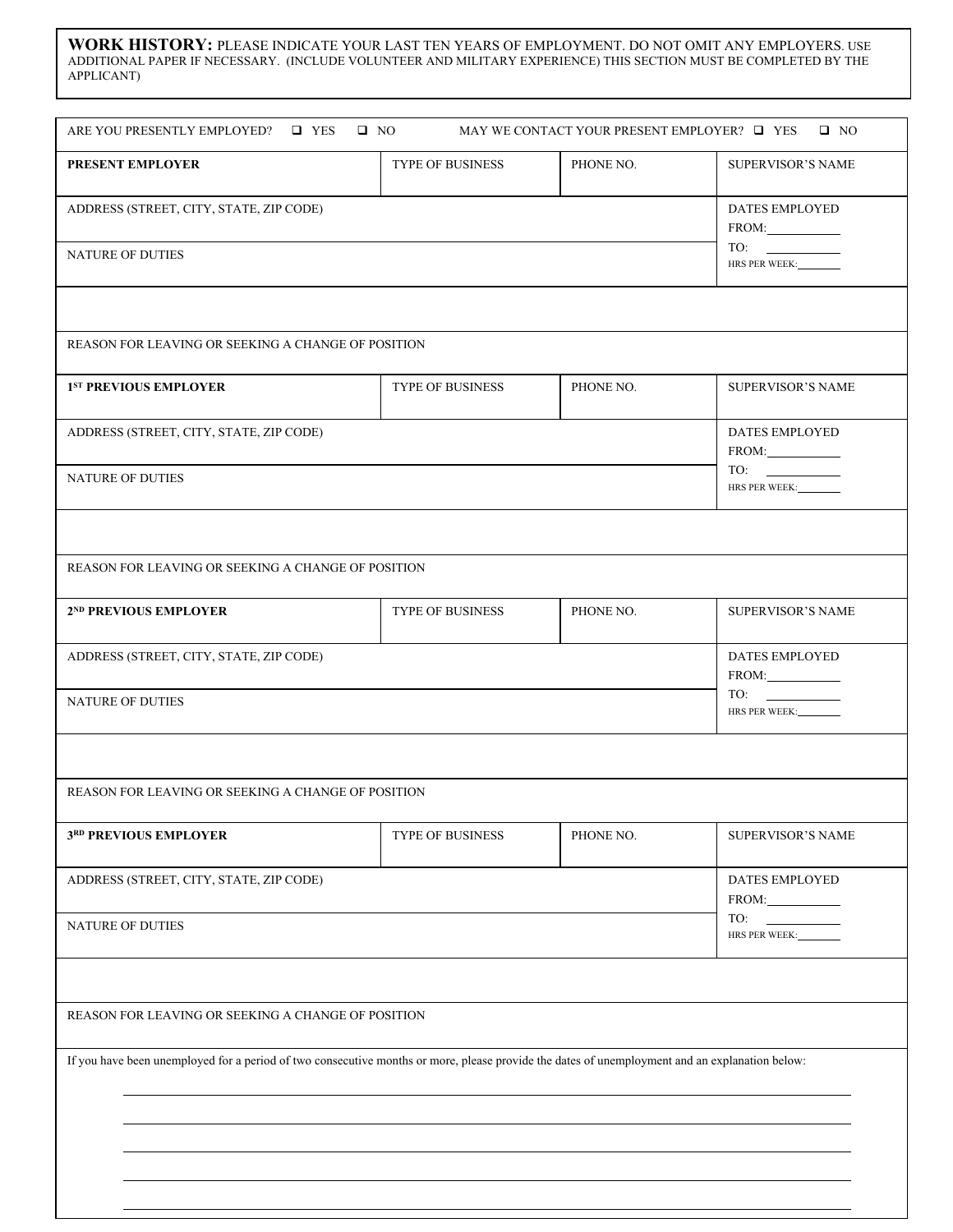| <b>EDUCATIONAL BACKGROUND</b>                                                                                                                                                                                                                                                                                    |                                                                                                                     |                 |                 |            |                         |                                          |
|------------------------------------------------------------------------------------------------------------------------------------------------------------------------------------------------------------------------------------------------------------------------------------------------------------------|---------------------------------------------------------------------------------------------------------------------|-----------------|-----------------|------------|-------------------------|------------------------------------------|
| HIGH SCHOOL OR INSTITUTION                                                                                                                                                                                                                                                                                       |                                                                                                                     |                 | <b>LOCATION</b> |            |                         | <b>DID YOU GRADUATE?</b>                 |
|                                                                                                                                                                                                                                                                                                                  |                                                                                                                     |                 |                 |            | $\Box$ YES<br>$\Box$ NO |                                          |
|                                                                                                                                                                                                                                                                                                                  | $\Box$ NO<br>WHERE DID YOU GET YOUR APPRENTICE TRAINING?<br>GRADUATE? □ YES                                         |                 |                 |            |                         |                                          |
| ADVANCED EDUCATION - UNIVERSITY, COLLEGE, VOCATIONAL/TECHNICAL SCHOOL - APPLICANTS MAY BE ASKED TO FURNISH TRANSCRIPTS OF SCHOOL OR COLLEGE WORK                                                                                                                                                                 |                                                                                                                     |                 |                 |            |                         |                                          |
| <b>NAME OF INSTITUTION</b>                                                                                                                                                                                                                                                                                       |                                                                                                                     | <b>LOCATION</b> |                 |            |                         | <b>DATES ATTENDED</b>                    |
|                                                                                                                                                                                                                                                                                                                  |                                                                                                                     |                 |                 |            |                         |                                          |
| <b>DID YOU GRADUATE?</b>                                                                                                                                                                                                                                                                                         | DEGREE OR CERT. GRANTED                                                                                             |                 | <b>CREDITS</b>  | <b>GPA</b> |                         | MAJOR AND MINOR OR OTHER COURSE OF STUDY |
| $\Box$ YES<br>$\Box$ NO                                                                                                                                                                                                                                                                                          |                                                                                                                     |                 |                 |            |                         |                                          |
| NAME OF INSTITUTION                                                                                                                                                                                                                                                                                              |                                                                                                                     | <b>LOCATION</b> |                 |            |                         | <b>DATES ATTENDED</b>                    |
|                                                                                                                                                                                                                                                                                                                  |                                                                                                                     |                 |                 |            |                         |                                          |
| <b>DID YOU GRADUATE?</b>                                                                                                                                                                                                                                                                                         | DEGREE OR CERT. GRANTED                                                                                             |                 | <b>CREDITS</b>  | <b>GPA</b> |                         | MAJOR AND MINOR OR OTHER COURSE OF STUDY |
| $\Box$ YES<br>$\Box$ NO                                                                                                                                                                                                                                                                                          |                                                                                                                     |                 |                 |            |                         |                                          |
| <b>NAME OF INSTITUTION</b>                                                                                                                                                                                                                                                                                       |                                                                                                                     | <b>LOCATION</b> |                 |            |                         | <b>DATES ATTENDED</b>                    |
|                                                                                                                                                                                                                                                                                                                  |                                                                                                                     |                 |                 |            |                         |                                          |
| <b>DID YOU GRADUATE?</b>                                                                                                                                                                                                                                                                                         | DEGREE OR CERT. GRANTED                                                                                             |                 | <b>CREDITS</b>  | <b>GPA</b> |                         | MAJOR AND MINOR OR OTHER COURSE OF STUDY |
| $\Box$ YES<br>$\Box$ NO                                                                                                                                                                                                                                                                                          |                                                                                                                     | <b>LOCATION</b> |                 |            |                         |                                          |
| NAME OF INSTITUTION                                                                                                                                                                                                                                                                                              |                                                                                                                     |                 |                 |            |                         | <b>DATES ATTENDED</b>                    |
| <b>DID YOU GRADUATE?</b>                                                                                                                                                                                                                                                                                         | DEGREE OR CERT. GRANTED                                                                                             |                 | <b>CREDITS</b>  | <b>GPA</b> |                         | MAJOR AND MINOR OR OTHER COURSE OF STUDY |
| $\Box$ YES<br>$\Box$ NO                                                                                                                                                                                                                                                                                          |                                                                                                                     |                 |                 |            |                         |                                          |
| SCHOLASTIC AWARDS, HONORS, ETC.                                                                                                                                                                                                                                                                                  |                                                                                                                     |                 |                 |            |                         |                                          |
|                                                                                                                                                                                                                                                                                                                  |                                                                                                                     |                 |                 |            |                         |                                          |
|                                                                                                                                                                                                                                                                                                                  |                                                                                                                     |                 | <b>SKILLS</b>   |            |                         |                                          |
|                                                                                                                                                                                                                                                                                                                  | LIST OTHER COURSES, TRAINING OR SKILLS YOU FEEL WOULD BE USEFUL IN EVALUATING YOUR QUALIFICATIONS FOR THE POSITIONS |                 |                 |            |                         |                                          |
| YOU ARE SEEKING.                                                                                                                                                                                                                                                                                                 |                                                                                                                     |                 |                 |            |                         |                                          |
| COMPUTER HARDWARE & SOFTWARE SKILLS:                                                                                                                                                                                                                                                                             |                                                                                                                     |                 |                 |            |                         |                                          |
|                                                                                                                                                                                                                                                                                                                  |                                                                                                                     |                 |                 |            |                         |                                          |
|                                                                                                                                                                                                                                                                                                                  |                                                                                                                     |                 |                 |            |                         |                                          |
|                                                                                                                                                                                                                                                                                                                  |                                                                                                                     |                 |                 |            |                         |                                          |
|                                                                                                                                                                                                                                                                                                                  | SPECIAL SKILLS: (CPR/FIRST AID TRAINING, COMPETENT PERSON, POWDER ACTUATED TOOLS, ETC.)                             |                 |                 |            |                         |                                          |
|                                                                                                                                                                                                                                                                                                                  |                                                                                                                     |                 |                 |            |                         |                                          |
|                                                                                                                                                                                                                                                                                                                  |                                                                                                                     |                 |                 |            |                         |                                          |
|                                                                                                                                                                                                                                                                                                                  |                                                                                                                     |                 |                 |            |                         |                                          |
| <b>GENERAL</b>                                                                                                                                                                                                                                                                                                   |                                                                                                                     |                 |                 |            |                         |                                          |
| LIST ANY ACTIVITIES, VOLUNTEER WORK, MEMBERSHIPS IN PROFESSIONAL HONORARY, AND/OR SCIENTIFIC OR ENGINEERING SOCIETIES, EXPERIENCES, ACHIEVEMENTS OR OTHER<br>INFORMATION YOU FEEL WOULD BE OF USE IN EVALUATING YOUR QUALIFICATIONS. (OMIT THOSE THAT INDICATE YOUR RACE, NATIONAL ORIGIN, SEX AGE, OR POLITICAL |                                                                                                                     |                 |                 |            |                         |                                          |
| AFFILIATION.)                                                                                                                                                                                                                                                                                                    |                                                                                                                     |                 |                 |            |                         |                                          |
|                                                                                                                                                                                                                                                                                                                  |                                                                                                                     |                 |                 |            |                         |                                          |
|                                                                                                                                                                                                                                                                                                                  |                                                                                                                     |                 |                 |            |                         |                                          |
|                                                                                                                                                                                                                                                                                                                  |                                                                                                                     |                 |                 |            |                         |                                          |